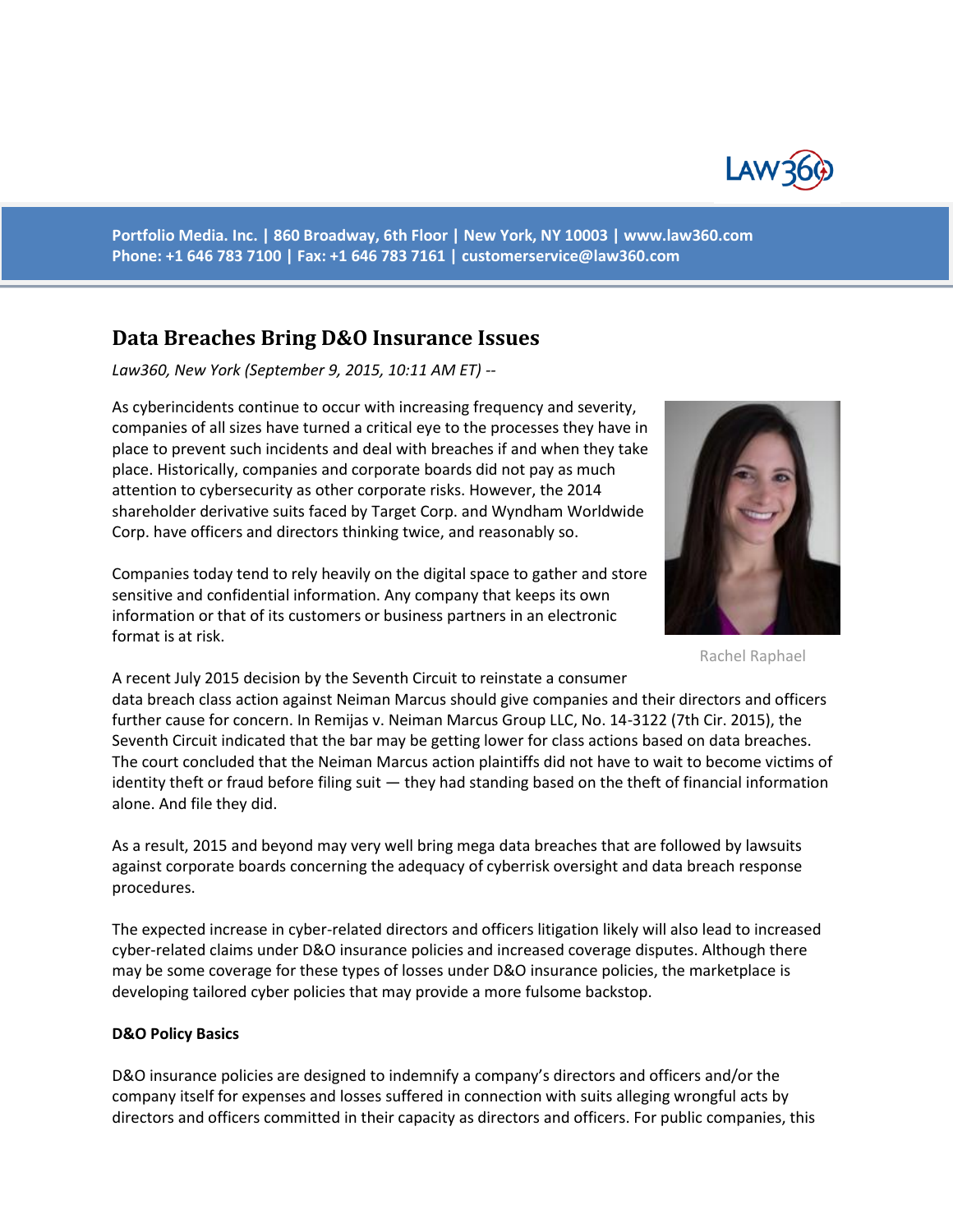coverage is often confined to securities claims. But for private companies, D&O policies generally contain no such limitation and may provide coverage when claims are brought by nonshareholder plaintiffs such as customers, creditors and suppliers.

Although most policies have the same basic structure, there is no standard policy form for D&O policies like the ISO forms found for commercial general liability policies. As a result, whether and to what extent a D&O policy will cover losses suffered by a company in connection with a data breach will vary based on a policy's specific language. Generally speaking, however, when a data breach occurs, policyholders may be expected to submit claims based on resulting suits under their D&O policies (i.e., securities claims against public companies) when the allegations concern the "wrongful acts" of directors and officers.

### **D&O Policy Exclusions That May Affect Data Breach Coverage**

At this point, specific cyberliability exclusions exist but are not yet mainstream in the D&O market. However, there are more generic D&O policy exclusions that could affect coverage for losses resulting from a data breach:

### *Regulatory Exclusion*

Some D&O policies contain exclusions for claims brought by governmental, quasi-governmental or selfregulatory agencies. This means that if the Federal Trade Commission, for example, brings an enforcement action against a company and/or its directors and officers for failing to maintain proper security measures to protect sensitive consumer information, the D&O policy may not provide coverage related to these claims.

#### *Prior/Pending Litigation Exclusion*

Generally, D&O policies exclude coverage for claims that are pending prior to policy inception as well as later claims based on the same or related facts and circumstances. Thus to the extent that a company has been the subject of a claim relating to a data breach before the inception of the D&O policy, claims associated with that earlier breach may not be covered. Even claims related to a second breach that does take place during the D&O policy period may not be covered if this second breach arises from the same or related "facts and circumstances" as a pre-policy claim — perhaps where, for example, the second breach occurs because of the company's failure to improve its security measures after a prior breach.

#### *Bodily Injury Exclusion*

D&O policies often exclude coverage "for any actual or alleged bodily injury," and some D&O policies also include within this exclusion a reference to, among other things, a violation of the right to privacy. In certain circumstances, possibly based on the nature of the compromised information, a data breach may constitute a violation of one's right to privacy. Thus where the violation of one's right to privacy is considered "bodily injury" under the terms of the policy, the company and its directors and officers may be unable to seek coverage for related claims.

#### *Contractual Liability Exclusions*

A D&O policy may not cover losses that are based on, arising from, related to or a consequence of an